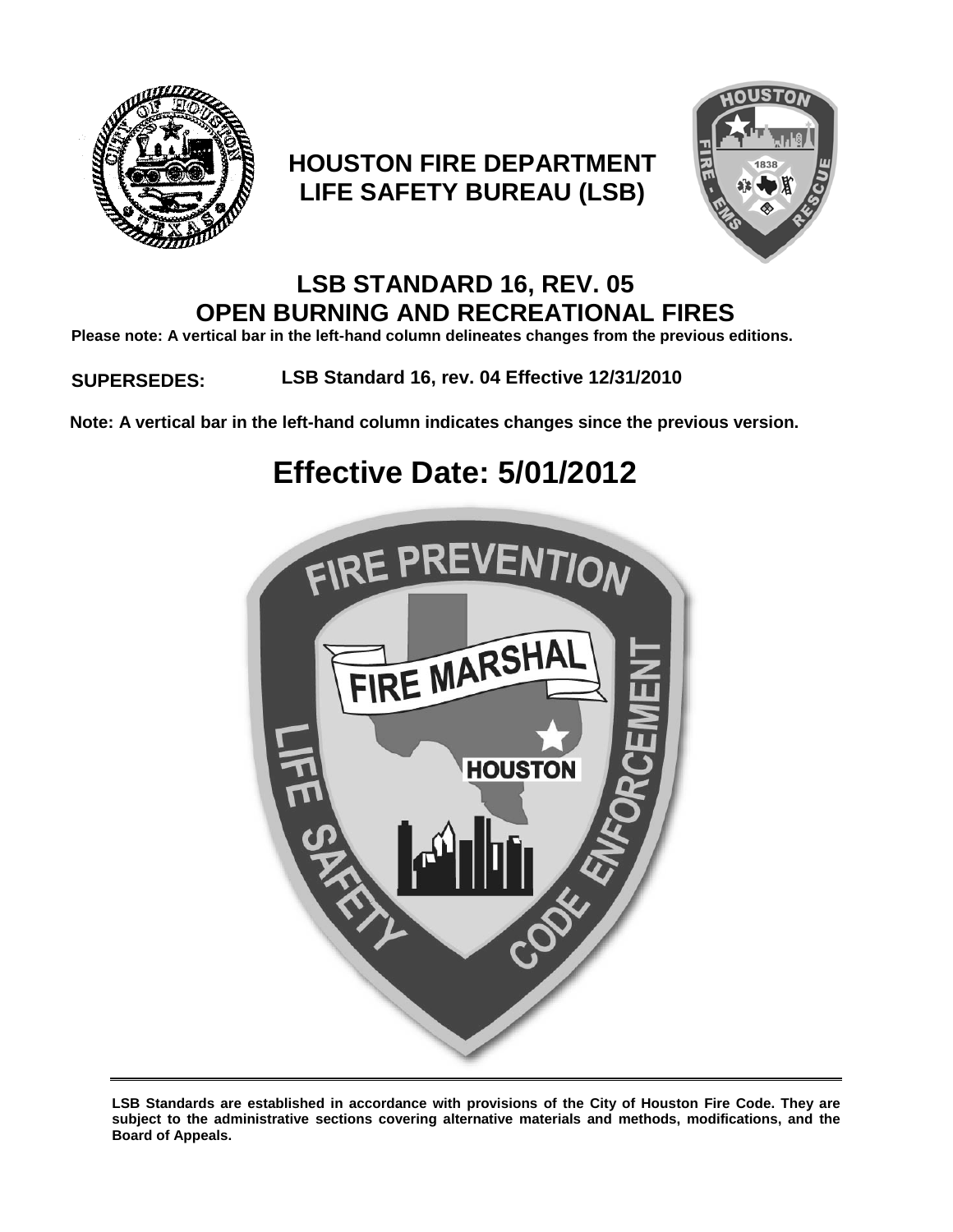## **TABLE OF CONTENTS**

| 16.4.1 Compliance with Texas Commission on Environmental Quality (TCEQ).  2 |  |
|-----------------------------------------------------------------------------|--|
|                                                                             |  |
|                                                                             |  |
|                                                                             |  |
|                                                                             |  |
|                                                                             |  |
|                                                                             |  |
|                                                                             |  |
|                                                                             |  |
|                                                                             |  |
|                                                                             |  |
|                                                                             |  |
|                                                                             |  |
|                                                                             |  |
|                                                                             |  |
|                                                                             |  |
|                                                                             |  |
|                                                                             |  |
|                                                                             |  |
|                                                                             |  |
|                                                                             |  |
|                                                                             |  |
|                                                                             |  |
|                                                                             |  |
|                                                                             |  |
|                                                                             |  |
|                                                                             |  |
|                                                                             |  |
|                                                                             |  |
|                                                                             |  |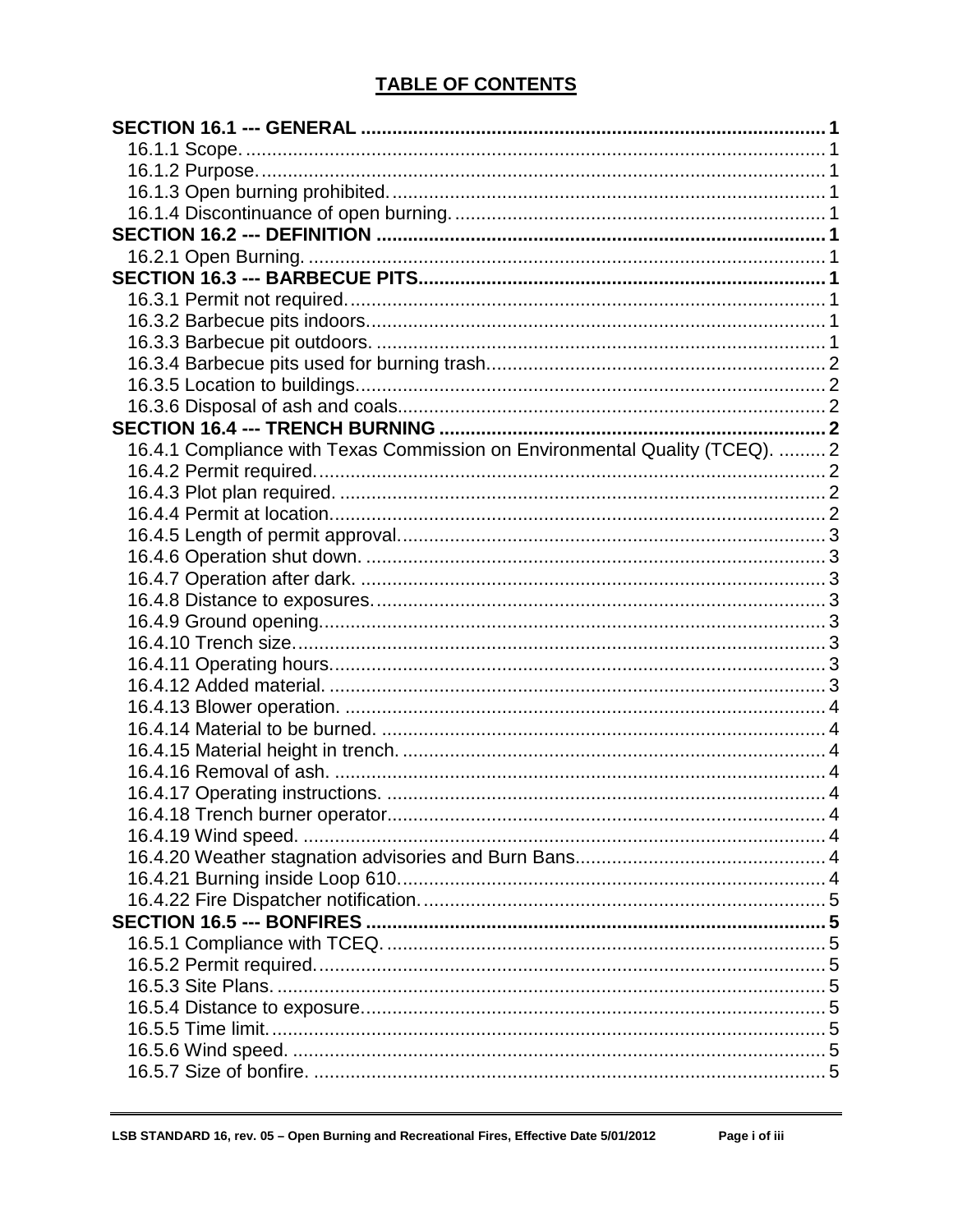| 16.9.1.2 Candles and other open-flame decorative devices 12 |  |
|-------------------------------------------------------------|--|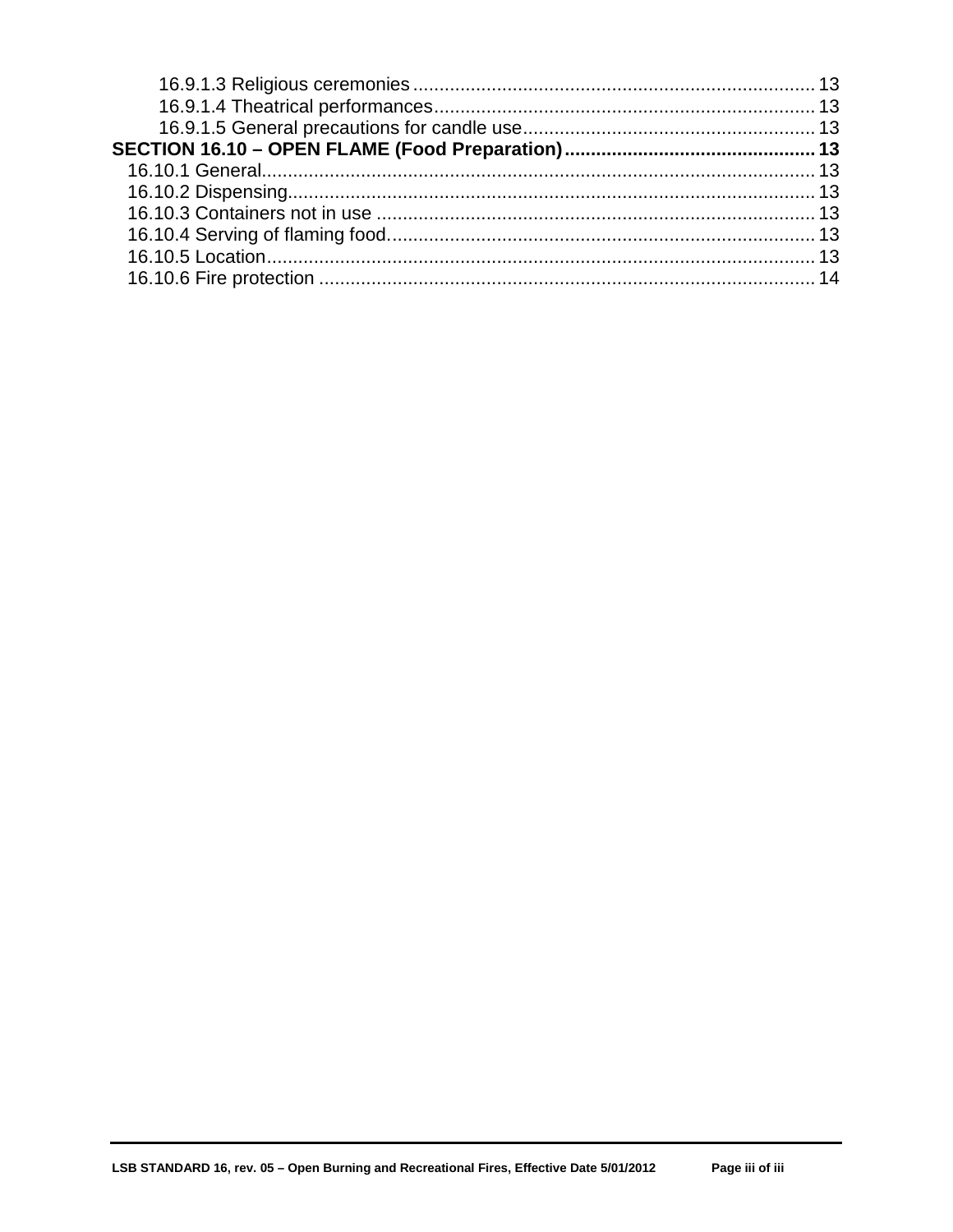#### **LSB STANDARD 16, REV. 05 OPEN BURNING AND RECREATIONAL FIRES**

#### <span id="page-4-0"></span>**SECTION 16.1 --- GENERAL**

#### <span id="page-4-1"></span>**16.1.1 Scope.**

Open burning and recreational fires within the corporate limits of the City of Houston shall be in accordance with the "*City of Houston Fire Code"* (*Fire Code*) and this standard.

#### <span id="page-4-2"></span>**16.1.2 Purpose.**

This standard is for the use and guidance for approved open burning and recreational fires.

#### <span id="page-4-3"></span>**16.1.3 Open burning prohibited.**

All open burning within the City of Houston shall be prohibited unless approved by the Fire Marshal and a permit issued.

#### <span id="page-4-4"></span>**16.1.4 Discontinuance of open burning.**

The Fire Marshal is authorized to require that open burning be immediately discontinued (permitted or otherwise) if it is determined that the emissions are offensive to occupants of surrounding property or if the open burning is determined to constitute a hazardous condition.

#### <span id="page-4-5"></span>**SECTION 16.2 --- DEFINITION**

#### <span id="page-4-6"></span>**16.2.1 Open Burning.**

Open burning', for the purpose of this standard is the burning of: a bonfire, rubbish fire, campfire, trench fire, or other fire in an outdoor location where fuel being burned is not contained in an approved incinerator, outdoor fireplace, barbecue grill or barbecue pit.

#### <span id="page-4-7"></span>**SECTION 16.3 --- BARBECUE PITS**

#### <span id="page-4-8"></span>**16.3.1 Permit not required.**

Permits are not required for barbecue pits indoors or outdoors.

#### <span id="page-4-9"></span>**16.3.2 Barbecue pits indoors.**

Barbecue pits used for commercial cooking in buildings shall be constructed as commercial food heat-processing equipment in accordance with the *Construction Code.*

#### <span id="page-4-10"></span>**16.3.3 Barbecue pit outdoors.**

Portable and stationary barbecue pits outdoors shall be constructed of concrete or other approved noncombustible material.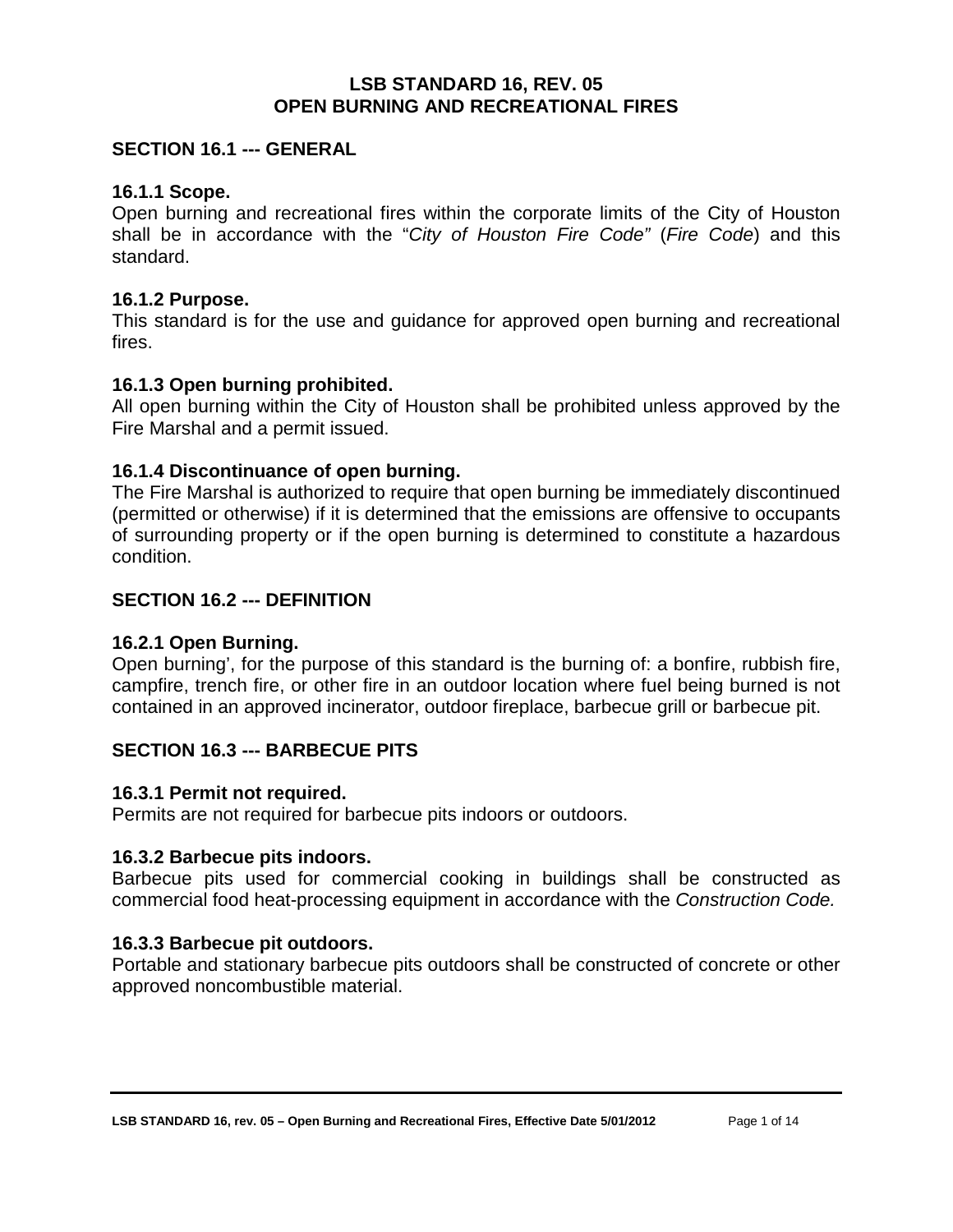## <span id="page-5-0"></span>**16.3.4 Barbecue pits used for burning trash.**

Barbecue pits shall not be used for the burning of trash, rubbish, or discarded leaves and branches.

## <span id="page-5-1"></span>**16.3.5 Location to buildings.**

Portable barbecue pits, charcoal grills and other open-flame cooking devices outside of a building shall not be operated on combustible balconies or located within 10 feet of combustible walls or roofs or other combustible materials.

## <span id="page-5-2"></span>**16.3.6 Disposal of ash and coals.**

Hot ash and coals from barbecue pits and charcoal burners shall be placed in a noncombustible container until cooled or thoroughly saturated with water, before being disposed of.

## <span id="page-5-3"></span>**SECTION 16.4 --- TRENCH BURNING**

## <span id="page-5-4"></span>**16.4.1 Compliance with Texas Commission on Environmental Quality (TCEQ).**

Trench burning shall be in accordance with this section and written permission from the Executive Director of the TCEQ. If there is a conflict in regulations, the more restrictive shall apply. Compliance with TCEQ rules does not indicate automatic approval for a Houston Fire Department 'Open Burning' (Trench) Permit.

#### <span id="page-5-5"></span>**16.4.2 Permit required.**

**Applications** for 'Open Burning' (Trench Burning), **submitted less than 5 business**  days prior to the event will incur special handling fees. If an inspection is requested by the permit applicant at a specific time, special handling fees shall apply.

#### **Permit Office contact information for Open Burning (Trench Burning) is as follows:**

The Houston Permitting Center 1002 Washington Avenue Houston, Texas 77007 Hours of operation: 8:00 a.m. to 3:30 p.m. Central Time Monday through Friday Office phone (832)394-8811 To Email Customer Service Questions: [hfd.permitoffice@houstontx.gov](mailto:hfd.permitoffice@houstontx.gov) Link to City Wide Fee Schedule: [www.houstoncityfees.org](http://www.houstoncityfees.org/)

#### <span id="page-5-6"></span>**16.4.3 Plot plan required.**

A Plot Plan of the proposed 'Open Burning' (trench burning) site containing the address of the site, length, width, and depth of the property, location of the trench on the property, distance to building exposures, and length, width, and depth of the trench shall be submitted with the permit application.

#### <span id="page-5-7"></span>**16.4.4 Permit at location.**

An approved 'Open Burning' permit shall be at the site any time burning is in progress.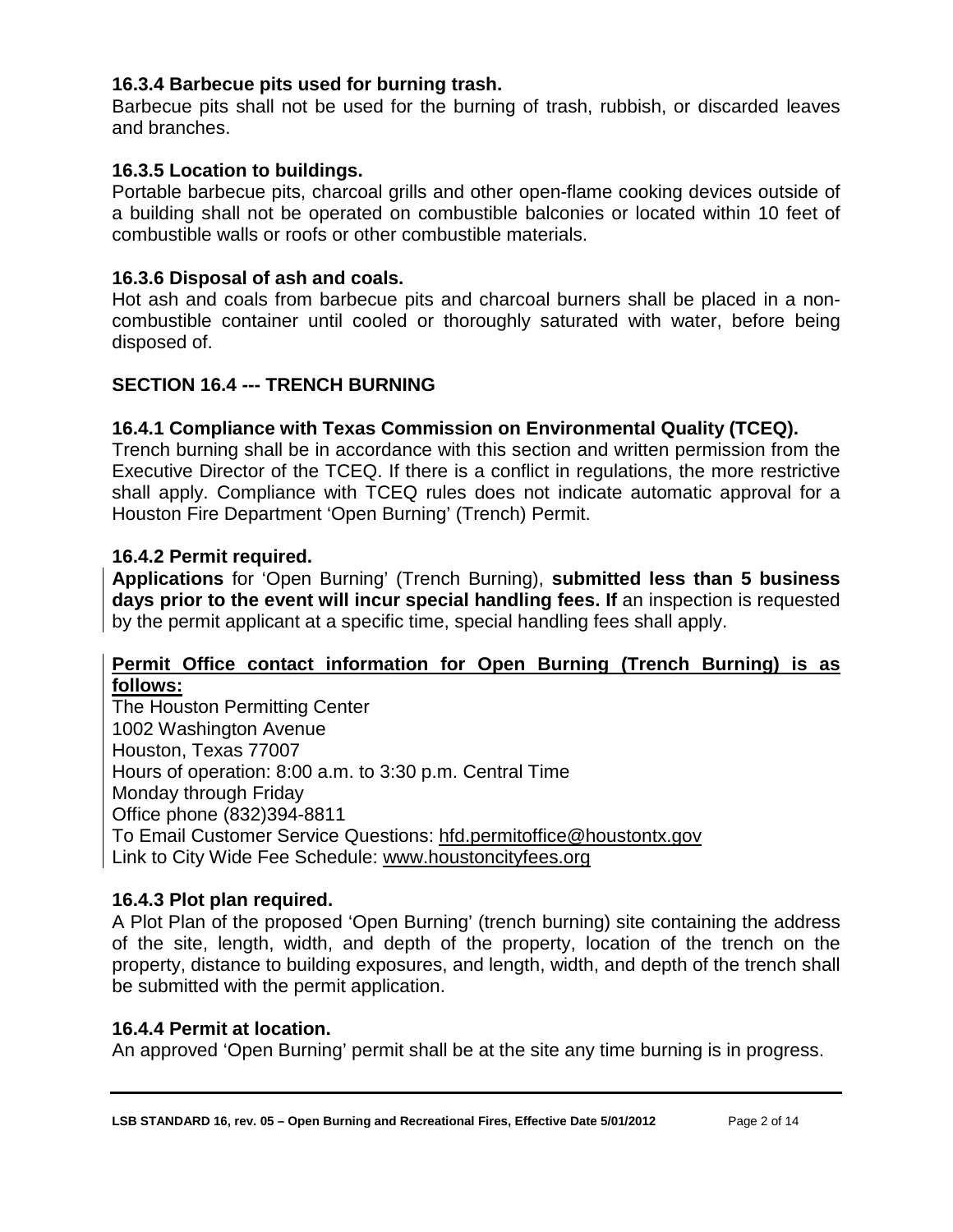## <span id="page-6-0"></span>**16.4.5 Length of permit approval.**

'Open Burning' (trench burning) shall only be approved for 90 continuous days at a time, including permanent sites, and a renewal application for burning shall be submitted for each 90-day period.

## <span id="page-6-1"></span>**16.4.6 Operation shut down.**

The trench burning operation shall be shut down if wind direction or other atmospheric conditions cause the operation to become a nuisance or hazardous to the public or it is determined that emissions are offensive to occupants of surrounding property. The operation shall be shut down upon the order of any fire or police officer. Failure to do so shall result in the permit being revoked.

## <span id="page-6-2"></span>**16.4.7 Operation after dark.**

There shall be no open burning operations after nightfall. Any operation after dark shall void the fire department permit and shall result in the permit being revoked.

#### <span id="page-6-3"></span>**16.4.8 Distance to exposures.**

No site nearer than 600 feet to any school, residence (apartment, condominium, etc.) or medical facility shall be approved. Trench burning shall be operated at least 300 hundred feet from any recreational area, residence or other structure not occupied or used solely by the owner of the trench burner or the owner of the property upon which the trench burner is located.

#### <span id="page-6-4"></span>**16.4.9 Ground opening.**

The trench shall be opened in undisturbed soil not previously excavated, built up, compacted, or used in any type of landfill operation.

#### <span id="page-6-5"></span>**16.4.10 Trench size.**

The trench shall be no wider than 12 feet with a minimum depth of 10 feet. The maximum length of the burning area as measured along the bottom of the trench shall not exceed by more than 5 feet the length of the manifold. The walls of the trench must be maintained such that they will remain vertical.

#### <span id="page-6-6"></span>**16.4.11 Operating hours.**

Operation of the trench burner is limited to the hours between 8:00 a.m. and 6:00 p.m. (daylight hours only) and is limited to a total of 8 hours per day and 1,000 hours per year. A written record or log of the hours of operation of the trench burner shall be maintained at the burn site and made available at the request of Fire Marshal.

#### <span id="page-6-7"></span>**16.4.12 Added material.**

Material shall not be added to the trench and debris shall have been consumed to ash residue by sunset or 6 p.m.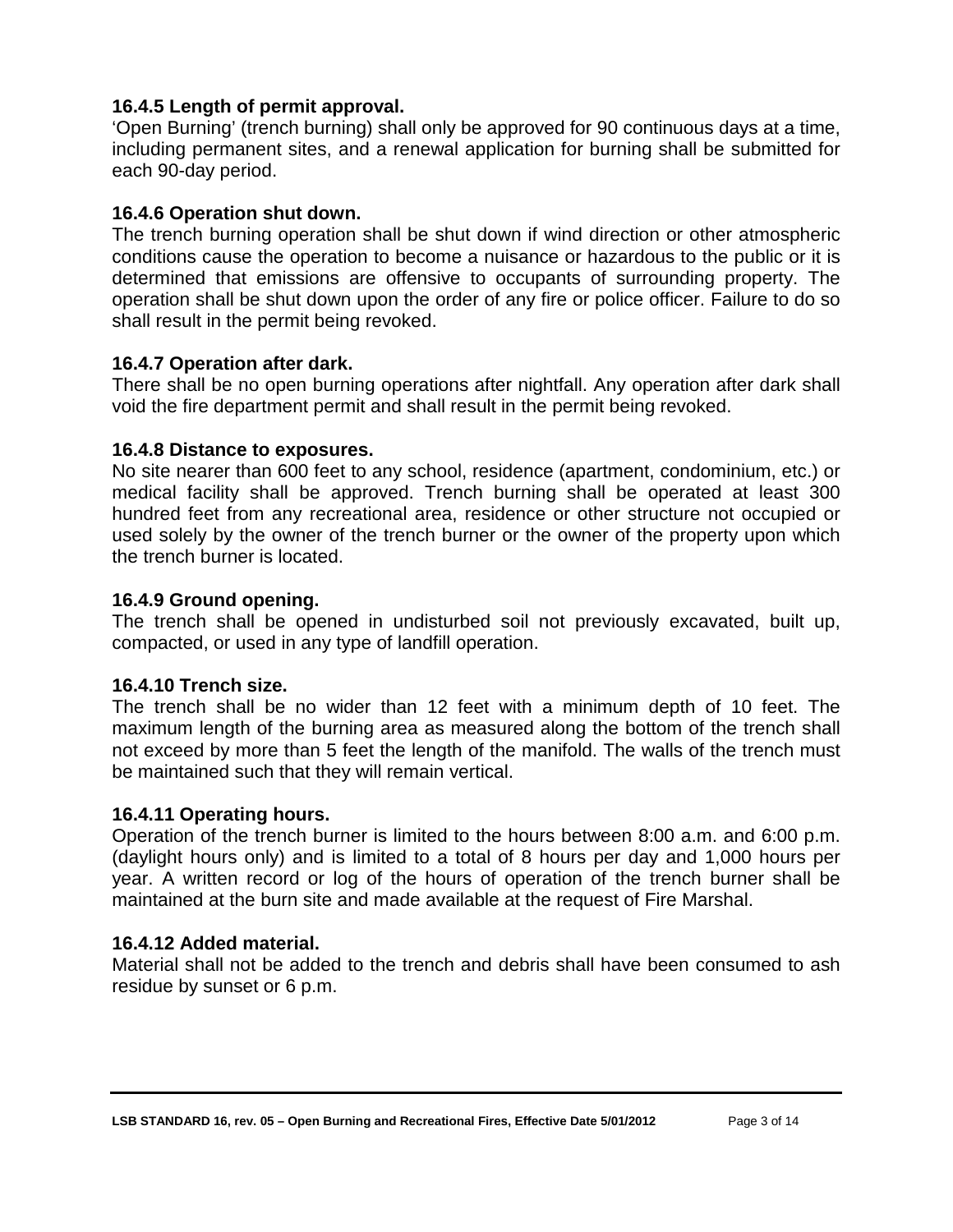#### <span id="page-7-0"></span>**16.4.13 Blower operation.**

The blower shall remain on until all material is consumed so that any remaining material in the trench will not smoke when the blower is turned off or the material shall be completely extinguished.

#### <span id="page-7-1"></span>**16.4.14 Material to be burned.**

Material not being consumed by the fire and material being stock piled to be burned at a later date must be kept at least 75 feet from the trench. If water is not available for firefighting, this distance shall be increased to 200 feet.

#### <span id="page-7-2"></span>**16.4.15 Material height in trench.**

Material shall not be added to the trench in such a manner as to be stacked above the air curtain at any time.

#### <span id="page-7-3"></span>**16.4.16 Removal of ash.**

Ash generated by this operation shall be removed from the trench as often as necessary in order to maintain the minimum trench depth of 10 feet. The ash shall be removed in such a manner as to minimize becoming airborne. All material removed from the trench must be completely extinguished before being land filled or placed in contact with combustible material to prevent combustion outside of the trench or in the land fill.

#### <span id="page-7-4"></span>**16.4.17 Operating instructions.**

Operating instructions provide in this standard for the trench-burning device shall be posted at the burn site and all operators shall read and have knowledge of these instructions. The operating instructions shall be made available at the request from the Fire Marshal.

#### <span id="page-7-5"></span>**16.4.18 Trench burner operator.**

The trench burner operator shall remain with the trench burner at all times when the burner is in operation.

#### <span id="page-7-6"></span>**16.4.19 Wind speed.**

Trench burning operations shall not be operated when surface wind speed is predicted to be less than 6 miles per hour or greater than 23 miles per hour.

#### <span id="page-7-7"></span>**16.4.20 Weather stagnation advisories and Burn Bans.**

Burning shall not be conducted during periods of actual or predicted persistent (12 hours or more) low-level atmospheric temperature inversions (non-surface based) or in areas covered by a current county 'Burn Ban' warning, or State or National Weather Air Stagnation Advisory.

#### <span id="page-7-8"></span>**16.4.21 Burning inside Loop 610.**

Trench burning operations are prohibited from location inside of Loop 610.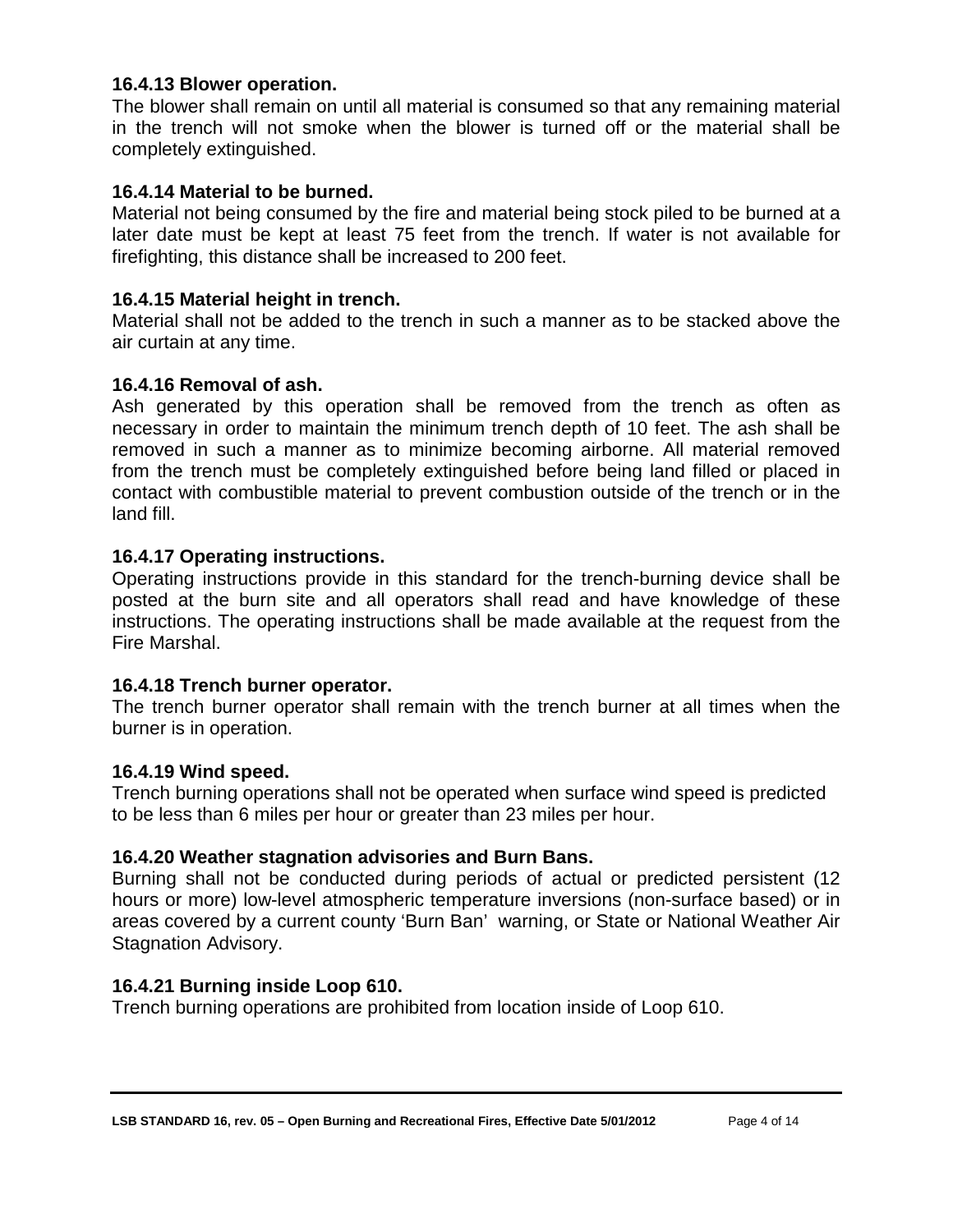#### <span id="page-8-0"></span>**16.4.22 Fire Dispatcher notification.**

The operator of the trench burner must notify the Fire Department Communication Center Dispatch Supervisor before and at the end of each burning operation. Telephone: (713) 884-3143

#### <span id="page-8-1"></span>**SECTION 16.5 --- BONFIRES**

#### <span id="page-8-2"></span>**16.5.1 Compliance with TCEQ.**

Bonfires shall be in accordance with this section and the TCEQ. If there is a conflict in regulations, the more restrictive shall apply. Compliance with TCEQ rules does not indicate automatic approval for a fire department 'Open Burning' (Bonfire) Permit.

#### <span id="page-8-3"></span>**16.5.2 Permit required.**

**Applications** for 'Open Burning' (Bonfire), **submitted less than 5 business days prior to the event will incur special handling fees.**

#### **Permit Office contact information for Open Burning (Bonfire) is as follows:**

The Houston Permitting Center 1002 Washington Avenue Houston, Texas 77007 Hours of operation: 8:00 a.m. to 3:30 p.m. Central Time Monday through Friday Office phone (832)394-8811 To Email Customer Service Questions: [hfd.permitoffice@houstontx.gov](mailto:hfd.permitoffice@houstontx.gov) Link to City Wide Fee Schedule: [www.houstoncityfees.org](http://www.houstoncityfees.org/)

Standby personnel and equipment shall be required by the Fire Marshal in accordance with the *Fire Code*.

#### <span id="page-8-4"></span>**16.5.3 Site Plans.**

Site Plans showing the exact location of the bonfire indicating the distances to buildings and other exposures shall be submitted with the permit application.

#### <span id="page-8-5"></span>**16.5.4 Distance to exposure.**

The minimum distance of the bonfire to the nearest building or other exposure (fences, autos, etc.) shall be at least 300 feet.

#### <span id="page-8-6"></span>**16.5.5 Time limit.**

Bonfires shall be limited to 1-hour duration.

#### <span id="page-8-7"></span>**16.5.6 Wind speed.**

Wind speeds at the time of the bonfire shall not exceed 23 miles per hour.

#### <span id="page-8-8"></span>**16.5.7 Size of bonfire.**

The overall size of the bonfire shall not exceed 12 feet in height, 12 feet in width, and 12 feet in length or 1728 cubic feet of area.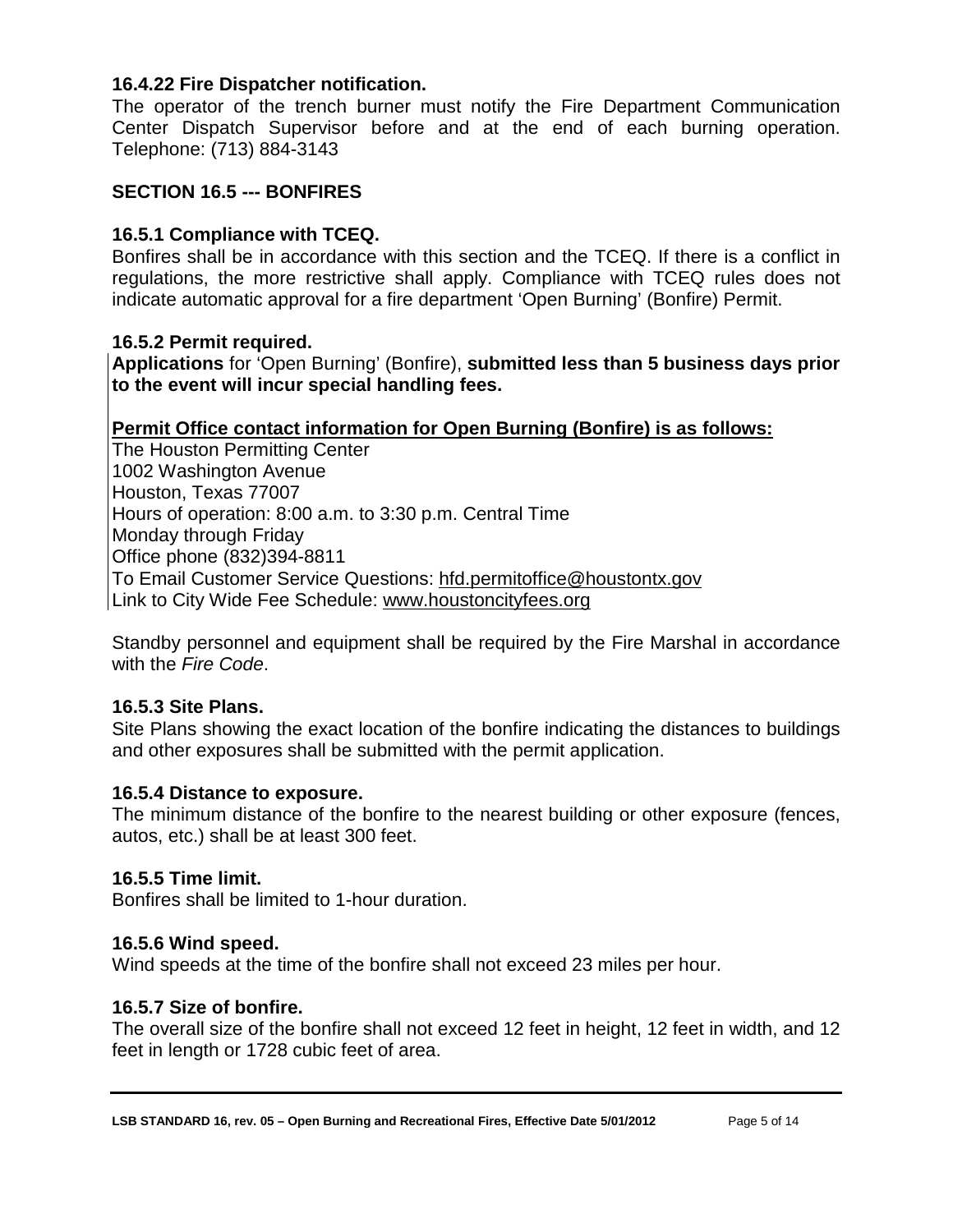## <span id="page-9-0"></span>**16.5.8 Materials for bonfire.**

Combustible materials shall not be moved onto the premises before 7:00 am on the date of the bonfire.

## <span id="page-9-1"></span>**16.5.9 Prohibited materials for bonfires.**

Use of flammable or combustible liquids, auto tires, waste oil, asphalt roofing and asphalt waste, creosoted materials, or any other hydrocarbon derivatives and highly combustible materials such as paper, excelsior, wood shingles and cardboard boxes are prohibited from use in a bonfire.

## <span id="page-9-2"></span>**16.5.10 Approved combustibles and quantities.**

Combustible liquids such as kerosene, diesel fuel, etc. may be used for igniting the bonfire. A maximum of 5 gallons of said combustible liquid, if stored in an approved metal safety container, may be kept on the premises for this purpose.

#### <span id="page-9-3"></span>**16.5.11 Bonfire supervision.**

The bonfire shall be supervised by at least one responsible adult, and the said adult's name and title shall appear on the permit (permit holder).

#### <span id="page-9-4"></span>**16.5.12 Fire protection.**

Approved portable fire extinguishers with minimum *4A* ratings or a garden hose of sufficient length and connected to an approved water supply, shall be provided within 35 feet path-of-travel distance to all sides of the bonfire.

#### <span id="page-9-5"></span>**16.5.13 Bonfire extinguishment.**

The bonfire shall be completely extinguished before the site is left unattended. The permit holder will be held responsible for complete extinguishment of the bonfire and subsequent debris created by the fire.

#### <span id="page-9-6"></span>**16.5.14 Debris removal.**

Debris resulting from the bonfire must be removed from the premises within 24 hours, and is the responsibility of the permit holder.

#### <span id="page-9-7"></span>**16.5.15 Fire Dispatcher notified**

The Houston Fire Department Communications Center shall be notified on the evening of the burning, at least one hour prior to the burn; Telephone: (713) 884-3143.

#### <span id="page-9-8"></span>**16.5.16 Air Quality Control notified.**

The City of Houston *Bureau of Air Quality Control* shall be notified on the evening of the burning.

#### <span id="page-9-9"></span>**16.5.17 Weather stagnation advisories and Burn Bans.**

Bonfires shall not be conducted during periods of actual or predicted persistent (12 hours or more) low-level atmospheric temperature inversions (non-surface based) or in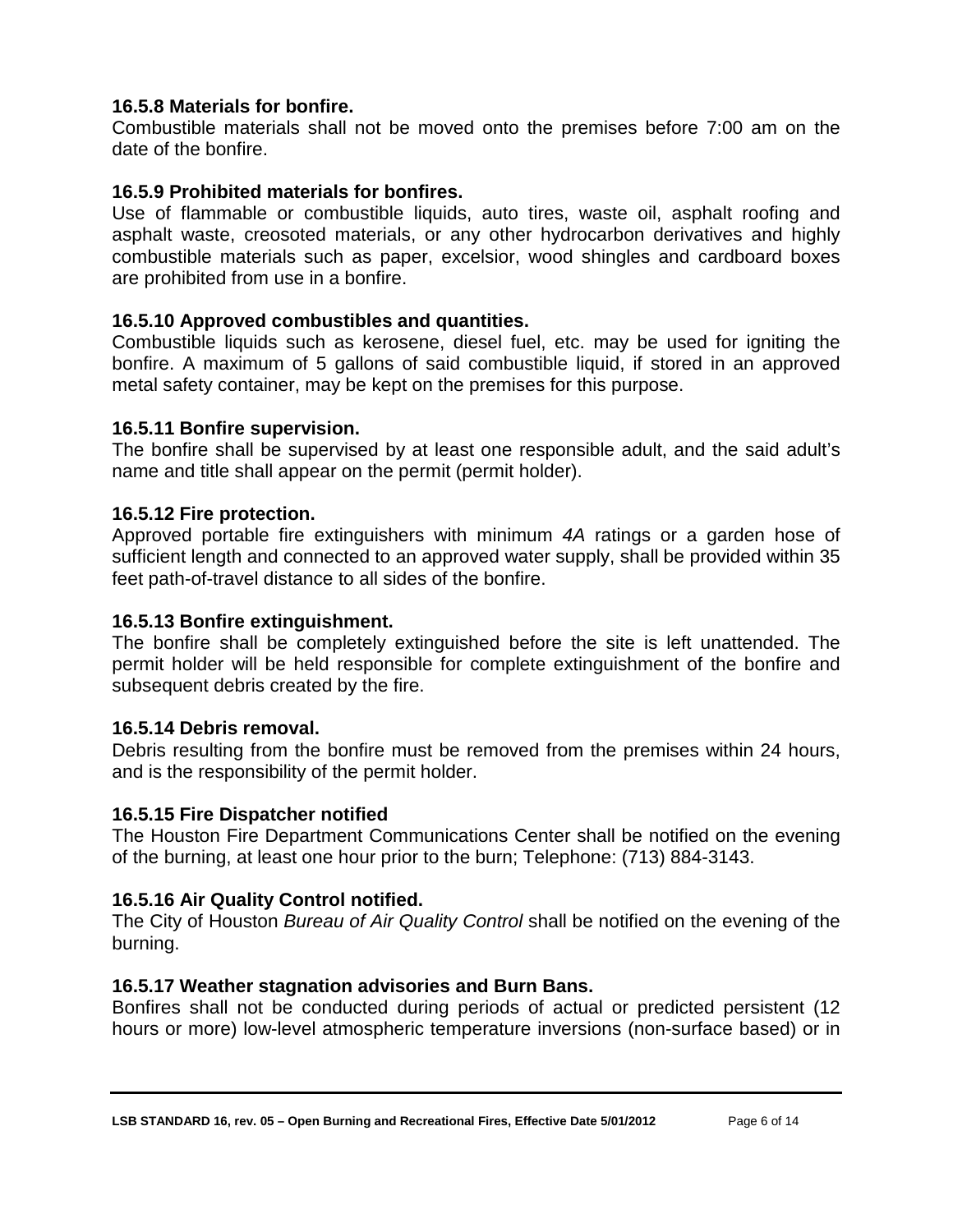areas covered by a current county 'Burn Ban' warning, or State or National Weather Air Stagnation Advisory.

## <span id="page-10-0"></span>**SECTION 16.6 --- CAMPFIRES**

## <span id="page-10-1"></span>**16.6.1 Compliance with TCEQ .**

Campfires shall be in accordance with this section and the **TCEQ**. If there is a conflict in regulations, the more restrictive shall apply. Compliance with TCEQ rules does not indicate automatic approval for a Fire Department Open Burning (Campfire) Permit.

## <span id="page-10-2"></span>**16.6.2 Permit required.**

**Applications for** "Open Burning" (Campfires), **submitted less than 5 business days prior to the event will incur special handling fees.**

## **Permit Office contact information for Open Burning (Campfire) is as follows:**

The Houston Permitting Center 1002 Washington Avenue Houston, Texas 77007 Hours of operation: 8:00 a.m. to 3:30 p.m. Central Time Monday through Friday Office phone (832)394-8811 To Email Customer Service Questions: [hfd.permitoffice@houstontx.gov](mailto:hfd.permitoffice@houstontx.gov) Link to City Wide Fee Schedule: [www.houstoncityfees.org](http://www.houstoncityfees.org/)

#### **16.6.3 Plans required**.

A drawing of the campfire site indicating the location of the campfire or campfires shall be submitted with the permit application.

#### <span id="page-10-3"></span>**16.6.4 Distance to exposures.**

The location of the campfire shall not be within 50 feet from any structure or combustible exposures such as buildings, fences, automobiles, trailers and trees.

Exception: (1) If the burn container measures 36" x 36" x 24" tall and there is no burning material above the rim, the distance from combustible exposures may be reduced to 25'.

(2) Combustible materials used for bench style group seating arrangements shall be no less than 15 feet from the burn containers rim and each bench shall be separated horizontally from the others by not less than 36". Seating materials that are treated to be flame resistant may be used within 10 feet of the container upon successful passing of a field flame test conducted by the Fire Inspector. No less than two directions of egress shall be maintained from the burn container area.

#### <span id="page-10-4"></span>**16.6.5 Containment of campfire.**

The campfire shall be contained in a metal container not to exceed 60 inches by 60 inches and the sides not less than 15 inches high. This stack shall be limited to 15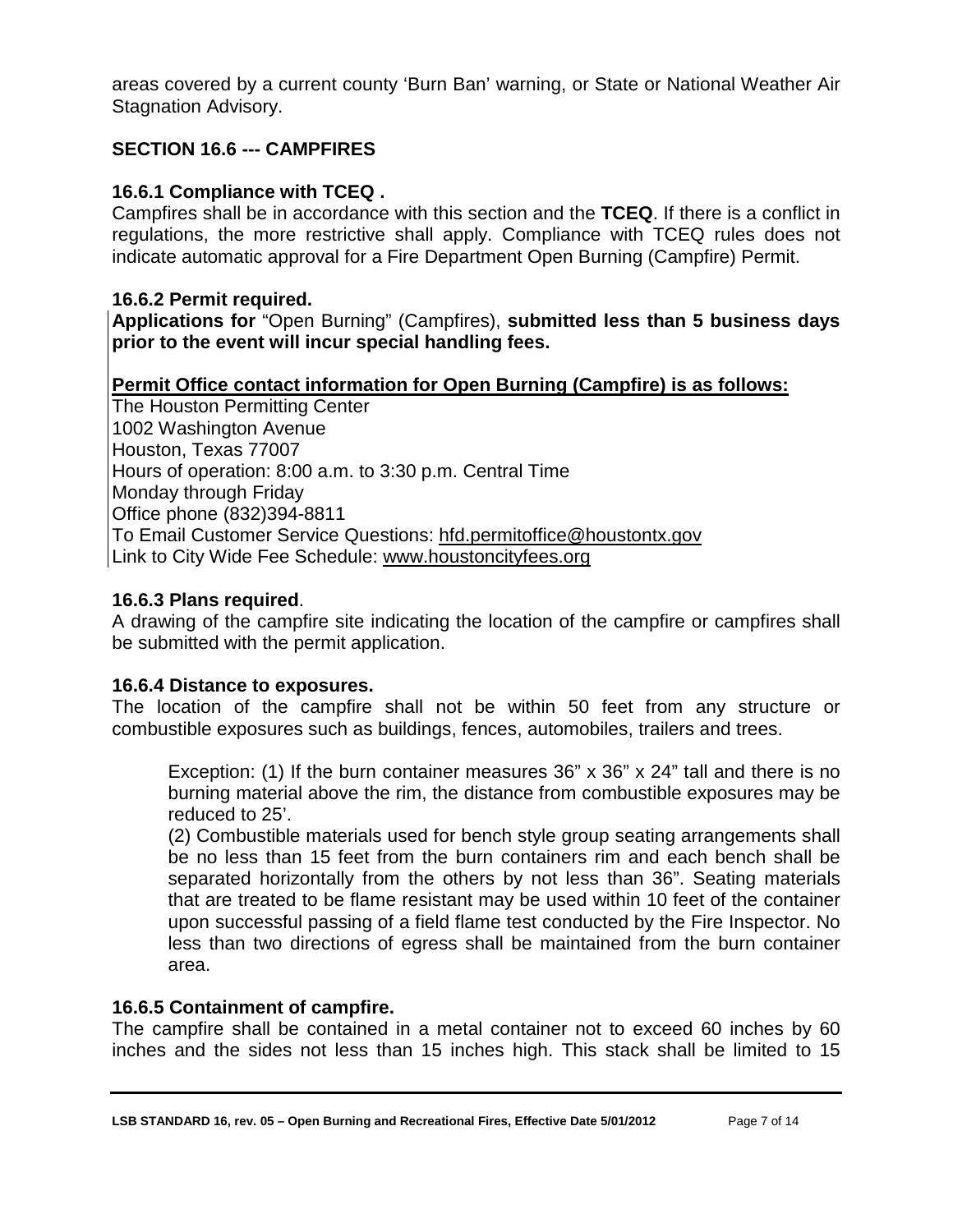inches above the rim and shall be stacked in a flat pallet style configuration to eliminate the possibility of the burning wood to fall out of the container. The volume of wood allowed to be burned in this container shall never exceed 50% of the container volume. An additional amount of wood equal to the amount of wood in the container may be stacked above the rim in the same configuration. This will allow the container to hold 100% of the burning wood at all times. Adding wood to the campfire as it is consumed will be allowed as long as the maximum amounts are not exceeded.

## <span id="page-11-0"></span>**16.6.6 Campfire supervision.**

The campfire shall be attended at all times by a responsible adult knowledgeable in the use of the fire extinguishment required by this section. Additional burn material may be cautiously and safely added to the campfire only by a responsible adult, when it is safe to do so. The campfire shall be fully extinguished before the site is left unattended. The permit holder will be held responsible for complete extinguishment of the campfire and subsequent debris created by the fire.

## <span id="page-11-1"></span>**16.6.7 Fire protection.**

An approved portable fire extinguisher with a minimum 4A rating and a garden hose of sufficient length, with a spray nozzle attached, shall be provided. It shall be connected to an approved water supply and shall provide fire protection in all directions around the camp fire.

## <span id="page-11-2"></span>**16.6.8 Wind speed.**

Wind at the time of or during the campfire shall not exceed 23 mph.

## <span id="page-11-3"></span>**16.6.9 Prohibited Materials for campfires.**

Use of flammable or combustible liquids, auto tires, waste oil, asphalt roofing and asphalt waste, creosoted materials, or any other hydrocarbon derivatives and highly combustible materials such as paper, excelsior, wood shingles and cardboard boxes are prohibited from use in campfires.

#### <span id="page-11-4"></span>**16.6.10 Debris removal.**

Debris resulting from the campfire must be removed from the premises within 24 hours, and is the responsibility of the permit holder.

#### <span id="page-11-5"></span>**16.6.11 Fire Dispatcher notified.**

The Houston Fire Department Communications Center shall be notified at least one hour prior to the burn; Telephone: (713) 884-3143.

## <span id="page-11-6"></span>**SECTION 16.7 --- FIREWALKING**

## <span id="page-11-7"></span>**16.7.1 Compliance with TCEQ .**

Firewalking shall be in accordance with this section and the TCEQ. If there is a conflict in regulations, the more restrictive shall apply. Compliance with TCEQ rules does not indicate automatic approval for a Fire Department 'Open Burning' (Firewalking) Permit.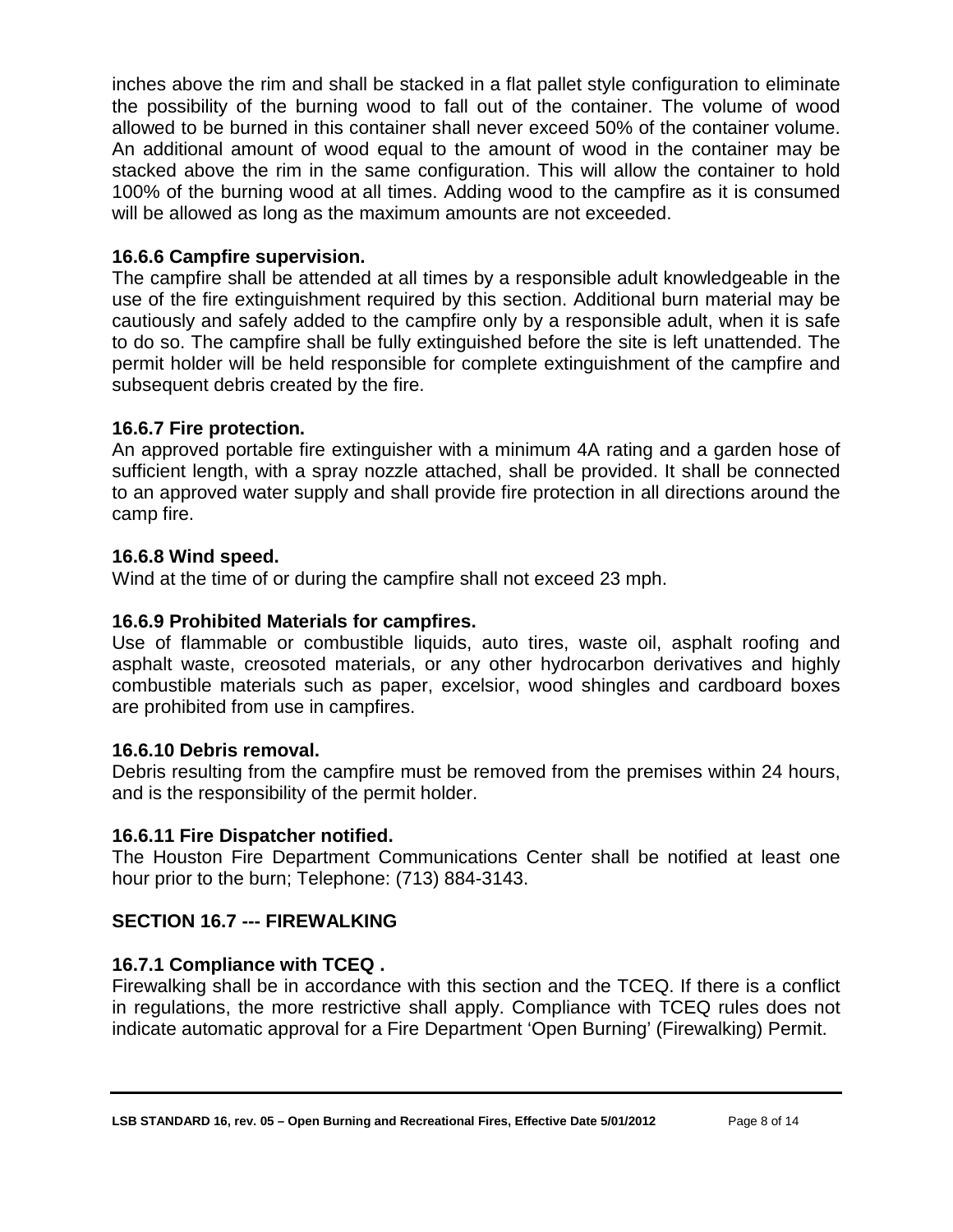## <span id="page-12-0"></span>**16.7.2 Permit required.**

**Applications** for 'Open Burning' (Firewalking), **submitted less than 5 business days prior to the event will incur special handling fees.**

## **Permit Office contact information for Open Burning (Firewalking) is as follows:**

The Houston Permitting Center 1002 Washington Avenue Houston, Texas 77007 Hours of operation: 8:00 a.m. to 3:30 p.m. Central Time Monday through Friday Office phone (832)394-8811 To Email Customer Service Questions: [hfd.permitoffice@houstontx.gov](mailto:hfd.permitoffice@houstontx.gov) Link to City Wide Fee Schedule: [www.houstoncityfees.org](http://www.houstoncityfees.org/)

#### <span id="page-12-1"></span>**16.7.3 Plans required.**

A drawing of the firewalking site indicating the location of the firewalking shall be submitted with the permit application. Permission from the owner of the property must be secured specifically in writing before the permit can be approved.

## <span id="page-12-2"></span>**16.7.4 Standby firewatch required.**

A Standby firewatch paid for by the person conducting the firewalk will observe the activity to verify that the activity is conducted safely. The standby firewatch shall remain on site until such time the coals are completely extinguished. A Standby firewatch permit application shall be submitted with 'Open Burning' permit application and plans in accordance with the *Fire Code*.

#### <span id="page-12-3"></span>**16.7.5 Distance to exposures.**

The location of the firewalking shall not be within 25 feet from any structure or combustible exposures such as fences, automobiles, and trailers.

#### <span id="page-12-4"></span>**16.7.6 Firewalking coals.**

The coals for firewalking shall be contained in an approved container of metal construction with sides at least 4 inches high or in the ground at least 4 inches deep. The height of the coals shall not extend above the side of the containment.

#### <span id="page-12-5"></span>**16.7.7 Fire protection.**

An approved portable fire extinguisher with minimum *4A* ratings, or a garden hose of sufficient length and connected to an approved water supply, shall be provided within 35 feet path-of-travel distance to the firewalk area.

#### <span id="page-12-6"></span>**16.7.8 Wind speed**

Wind at the time of or during the firewalk shall not exceed 23 mph.

#### <span id="page-12-7"></span>**16.7.9 Prohibited Materials for firewalking.**

Use of flammable or combustible liquids, auto tires, waste oil, asphalt roofing and asphalt waste, creosoted materials, or any other hydrocarbon derivatives and highly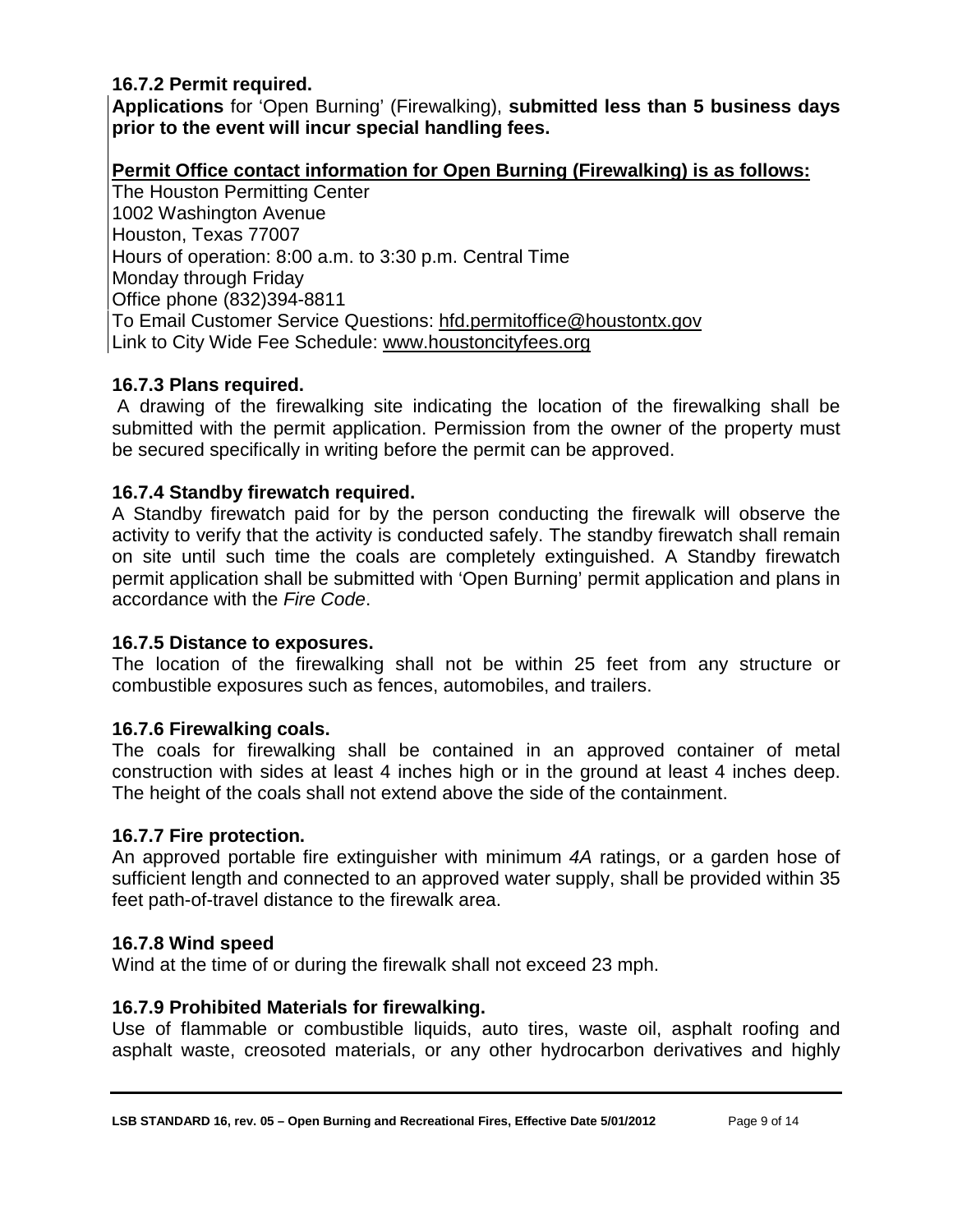combustible materials such as paper, excelsior, wood shingles and cardboard boxes are prohibited from use in firewalking.

## <span id="page-13-0"></span>**16.7.10 Firewalking coals extinguishment.**

The Firewalking coals shall be completely extinguished before the site is left unattended. The permit holder will be held responsible for complete extinguishment of the coals and subsequent debris created by the Firewalking event.

#### <span id="page-13-1"></span>**16.7.11 Debris removal.**

Debris resulting from the firewalk must be removed from the premises within 24 hours, and is the responsibility of the permit holder.

## <span id="page-13-2"></span>**16.7.12 Fire Dispatcher notified.**

The Houston Fire Department Communications Center shall be notified on the evening of the burning, at least one hour prior to the burn; Telephone: (713) 884-3143.

## <span id="page-13-3"></span>**SECTION 16.8--- OPEN FLAMES (Torch Devices)**

#### <span id="page-13-4"></span>**16.8.1 Permit required.**

No person shall install, erect or maintain any open flame torch for aesthetic or decorative value on any premises within the City of Houston unless a permit is obtained for the installation or erection of such from the Permit Office.

## **Permit Office contact information for "Open Burning" (Torch Devices) is as follows:**

The Houston Permitting Center 1002 Washington Avenue Houston, Texas 77007 Hours of operation: 8:00 a.m. to 3:30 p.m. Central Time Monday through Friday Office phone (832)394-8811 To Email Customer Service Questions: [hfd.permitoffice@houstontx.gov](mailto:hfd.permitoffice@houstontx.gov) Link to City Wide Fee Schedule: [www.houstoncityfees.org](http://www.houstoncityfees.org/)

#### <span id="page-13-5"></span>**16.8.2 Plans and permit required.**

Before beginning the installation or erection of any open flame torch in the city, (natural gas or combustible liquids) an applicant must submit a permit request to the Permit Office and include a plot plan showing the location of torches and their proximity to buildings, vegetation and other combustibles, driveways, parking areas, streets, and walk ways. Cut away drawings of the device and the method of installation must be submitted. **Applications submitted less than 5 business days prior to the event will incur special handling fees.**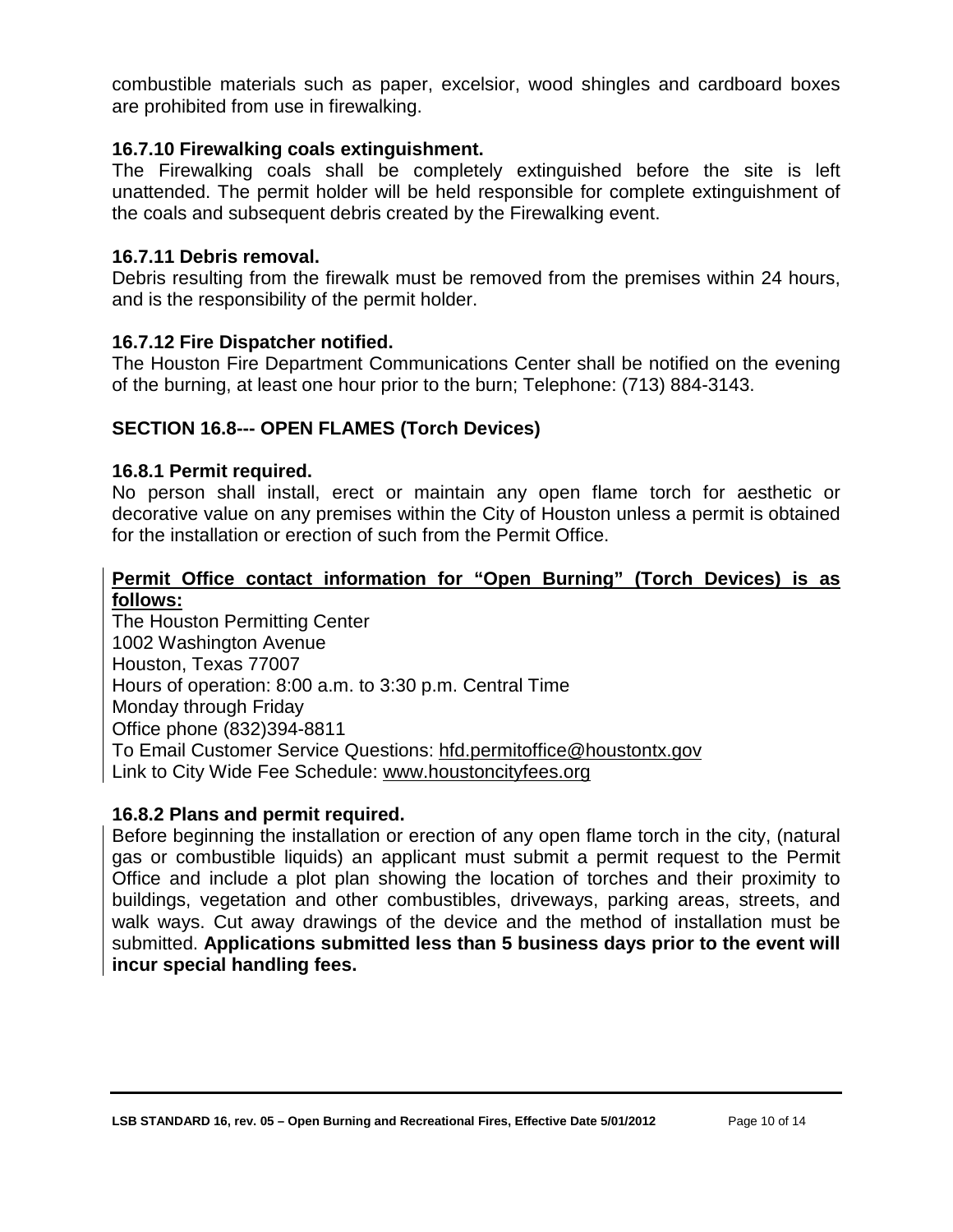## <span id="page-14-0"></span>**16.8.3 Torches using Natural Gas.**

Devices utilizing Natural Gas shall be installed by a licensed plumber and shall have the installation of the device and piping permitted and approved by the City of Houston Building Department, Plumbing Section.

## <span id="page-14-1"></span>**16.8.4 Flammable liquids.**

Flammable liquids, including Liquefied Petroleum Gas (LPG), shall not be used for open flame torches.

## <span id="page-14-2"></span>**16.8.5 Regulated orifice.**

A regulated orifice shall be placed within the supply line of each torch of such size to prevent a flame of over 18 inches in height above the burner outlet when the valve is fully open (including Natural Gas or combustible liquids).

#### <span id="page-14-3"></span>**16.8.6 Gas pressure.**

Gas shall be delivered to the device at a pressure not greater than the pressure normally provided for by the building department permitted installations.

## <span id="page-14-4"></span>**16.8.7 Height of burner.**

The height of the bottom of the burner of the torch shall be at least 8 feet above the ground level.

## <span id="page-14-5"></span>**16.8.8 Torch protection.**

Torches adjacent to streets, parking areas, driveways, or walkways shall be curbed or otherwise barricaded to prevent mechanical damage.

#### <span id="page-14-6"></span>**16.8.9 Torch location.**

Torches shall not be located closer than 10 feet to any street, parking area, driveway, or walkway and shall not be installed closer than 10 feet to any building or combustible material including vegetation, shrubbery, banners, decorations or similar materials.

## <span id="page-14-7"></span>**SECTION 16.9 --- OPEN FLAMES (Candles)**

#### <span id="page-14-8"></span>**16.9.1 Candles and Other Open-flame Decorative Devices.**

#### <span id="page-14-9"></span>**16.9.1.1 General**.

The use of candles and other open-flame decorative devices shall be in accordance the *Fire Code* and this standard. Permits and standby firewatch shall be required by the Fire Marshal for public assembly activities, events and theatrical performances where candles and other open-flame devices are to be used. **Applications submitted less than 5 business days prior to the event will incur special handling fees.**

## **Permit Office contact information for "Open Burning" (Candles) and Standby Fire Watch is as follows:**

The Houston Permitting Center 1002 Washington Avenue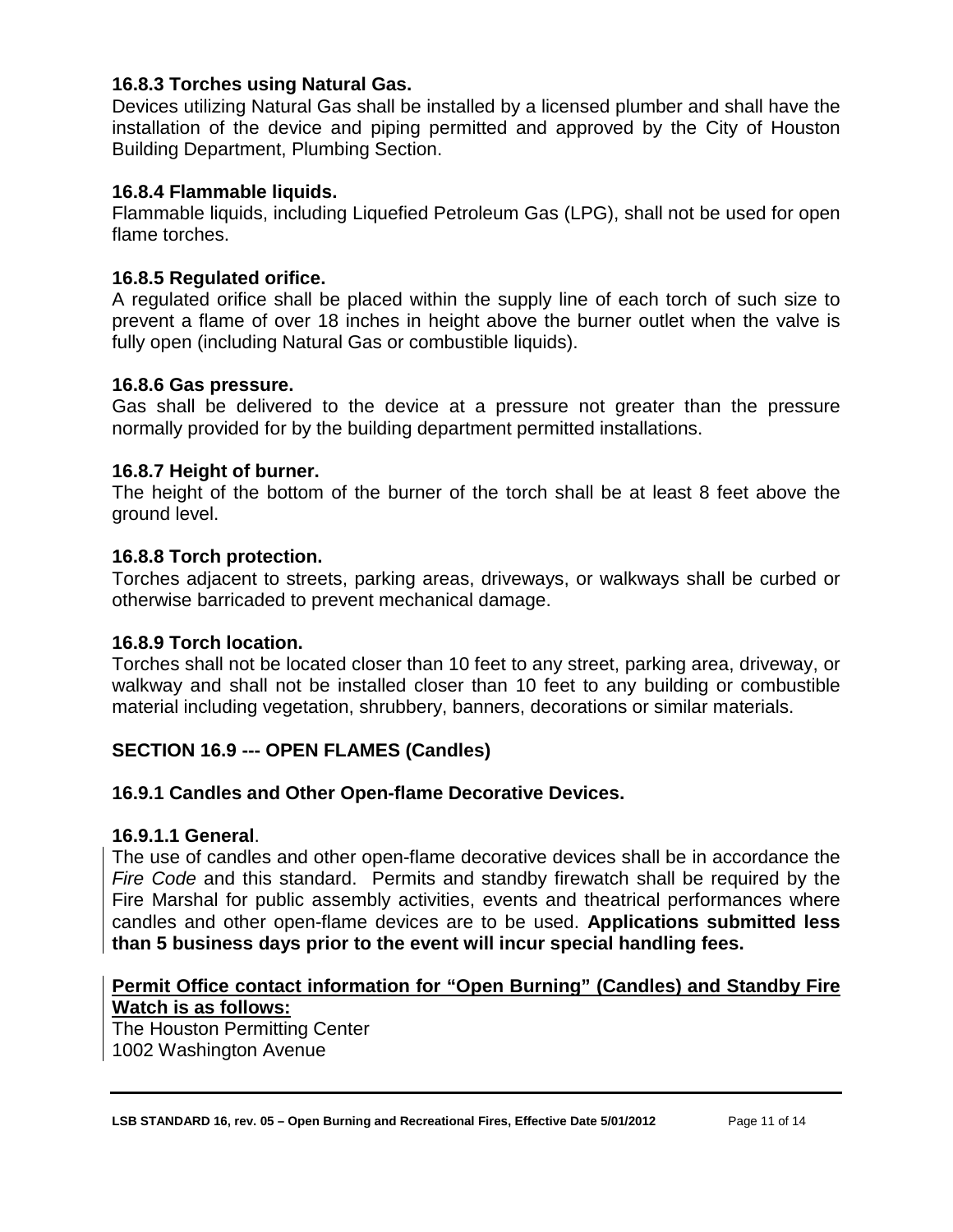Houston, Texas 77007 Hours of operation: 8:00 a.m. to 3:30 p.m. Central Time Monday through Friday Office phone (832)394-8811 To Email Customer Service Questions: [hfd.permitoffice@houstontx.gov](mailto:hfd.permitoffice@houstontx.gov) Link to City Wide Fee Schedule: [www.houstoncityfees.org](http://www.houstoncityfees.org/)

#### <span id="page-15-0"></span>**16.9.1.2 Candles and other open-flame decorative devices.**

The use of candles and other open-flame decorative devices in places of public assembly and drinking or dining establishments shall be in accordance with the *Fire Code* and this standard:

1. Classes I and II flammable liquids and LP-gas shall not be used.

2. Liquid- or solid-fueled lighting devices containing more than 8 ounces must self-extinguish and not leak fuel at a rate of more than 1/4 teaspoon per minute if tipped over.

3. The devices or holder shall be constructed to prevent the spillage of liquid fuel or wax at the rate of more than ¼ teaspoon per minute when the device or holder is not in an upright position.

4. The device or holder shall be designed so that it will return to the upright position after being tilted to an angle of 45 degrees from vertical.

**Exception:** Units that self-extinguish if tipped over and do not spill fuel or wax at the rate of more than 1/4 teaspoon per minute if tipped over.

5. The flame shall be enclosed except as follows:

5.1 Openings on the side shall not be more than 3/8 inch diameter.

5.2 Openings on the top and the distance to the top shall be such that a piece of tissue paper placed on the top will not ignite in 10 seconds.

6. Chimneys shall be made of noncombustible materials. Such chimneys shall be securely attached to the open-flame device.

**Exception:** The chimney need not be attached to any open-flame device that will self-extinguish if the device is tipped over.

7. Fuel canisters shall be safely sealed for storage.

8. Storage and handling of combustible liquids shall be in accordance with Fire Code.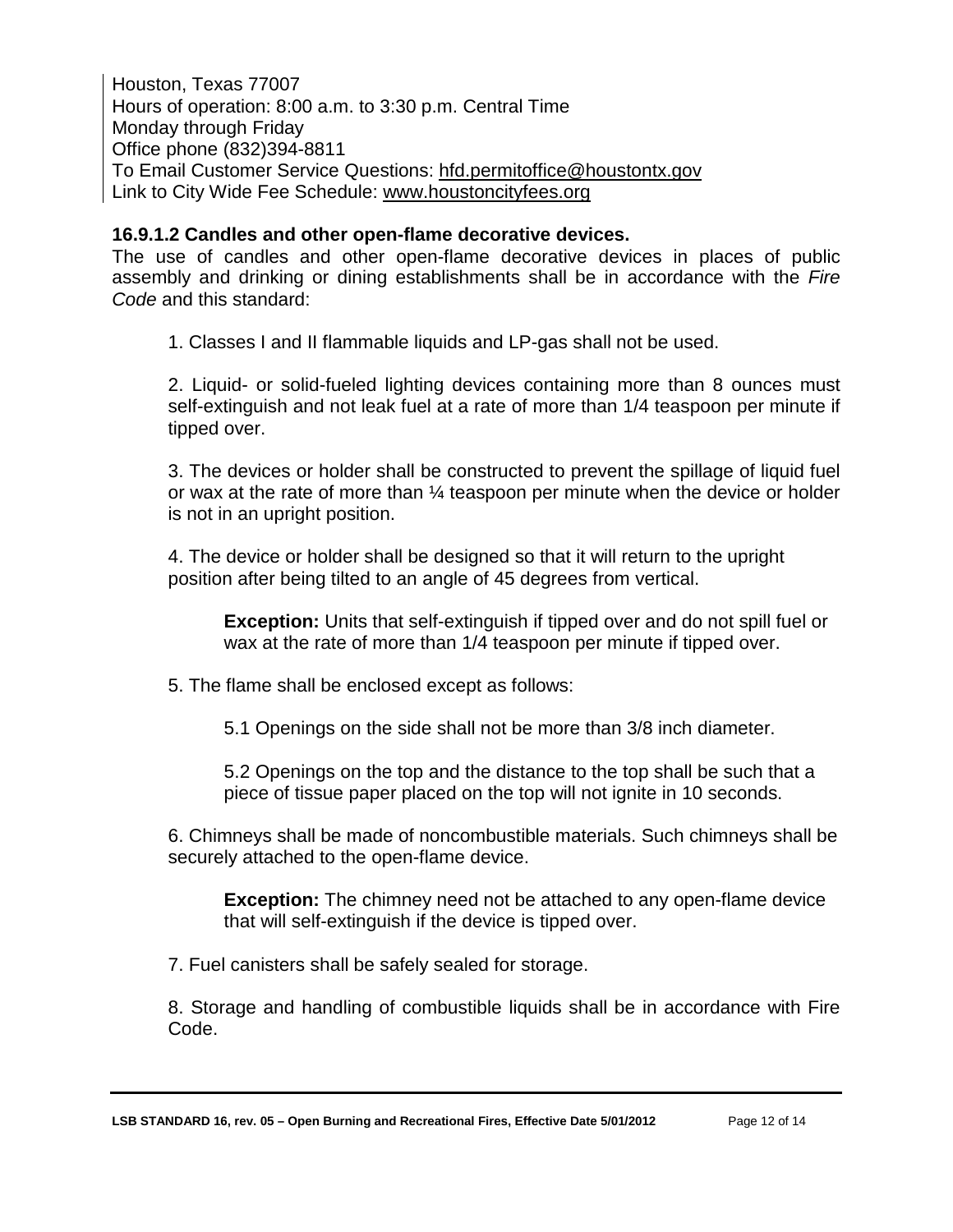9. Shades, if used, shall be made of noncombustible materials and securely attached to the open-flame device holder or chimney.

10. Candelabras with flame-lighted candles shall be securely fastened in place to prevent overturning and located away from occupants using the area and away from possible contact with drapes, curtains or other combustibles.

#### <span id="page-16-0"></span>**16.9.1.3 Religious ceremonies.**

When, in the opinion of the Fire Marshal, adequate safeguards have been taken, participants in religious ceremonies are allowed to carry handheld candles. Handheld candles shall not be passed from one person to another while lighted.

## <span id="page-16-1"></span>**16.9.1.4 Theatrical performances.**

When approved, open-flame devices used in conjunction with theatrical performances are allowed to be used when adequate safety precautions have been taken.

## <span id="page-16-2"></span>**16.9.1.5 General precautions for candle use.**

Candles and open flame decorative devices should not be placed on or near combustible materials, including table or desk tops, and should be placed so as not to be subject to accidental overturning. Flame tips should not reach beyond lip of container or holder. Candles not within a container or holder shall be safeguarded from accidental contact with, or hot wax spillage onto, any combustible materials.

## <span id="page-16-3"></span>**SECTION 16.10 – OPEN FLAME (Food Preparation)**

## <span id="page-16-4"></span>**16.10.1 General.**

The preparation or use of flaming foods or beverages in places of public assembly and drinking or dining establishments shall be in accordance with standard.

#### <span id="page-16-5"></span>. **16.10.2 Dispensing.**

Flammable or combustible liquids used in the preparation of flaming foods or beverages shall be dispensed from one of the following:

1. A 1-ounce unbreakable container, or

2. An unbreakable container not exceeding 1-quart capacity with a controlledpouring device that will limit the flow to a 1-ounce serving.

#### <span id="page-16-6"></span>**16.10.3 Containers not in use.**

Containers shall be secured to prevent spillage when not in use.

#### <span id="page-16-7"></span>**16.10.4 Serving of flaming food.**

The serving of flaming foods or beverages shall be done in a safe manner and shall not create high flames. The pouring, ladling or spooning of liquids is restricted to a maximum height of 8 inches above the receiving receptacle.

#### <span id="page-16-8"></span>**16.10.5 Location.**